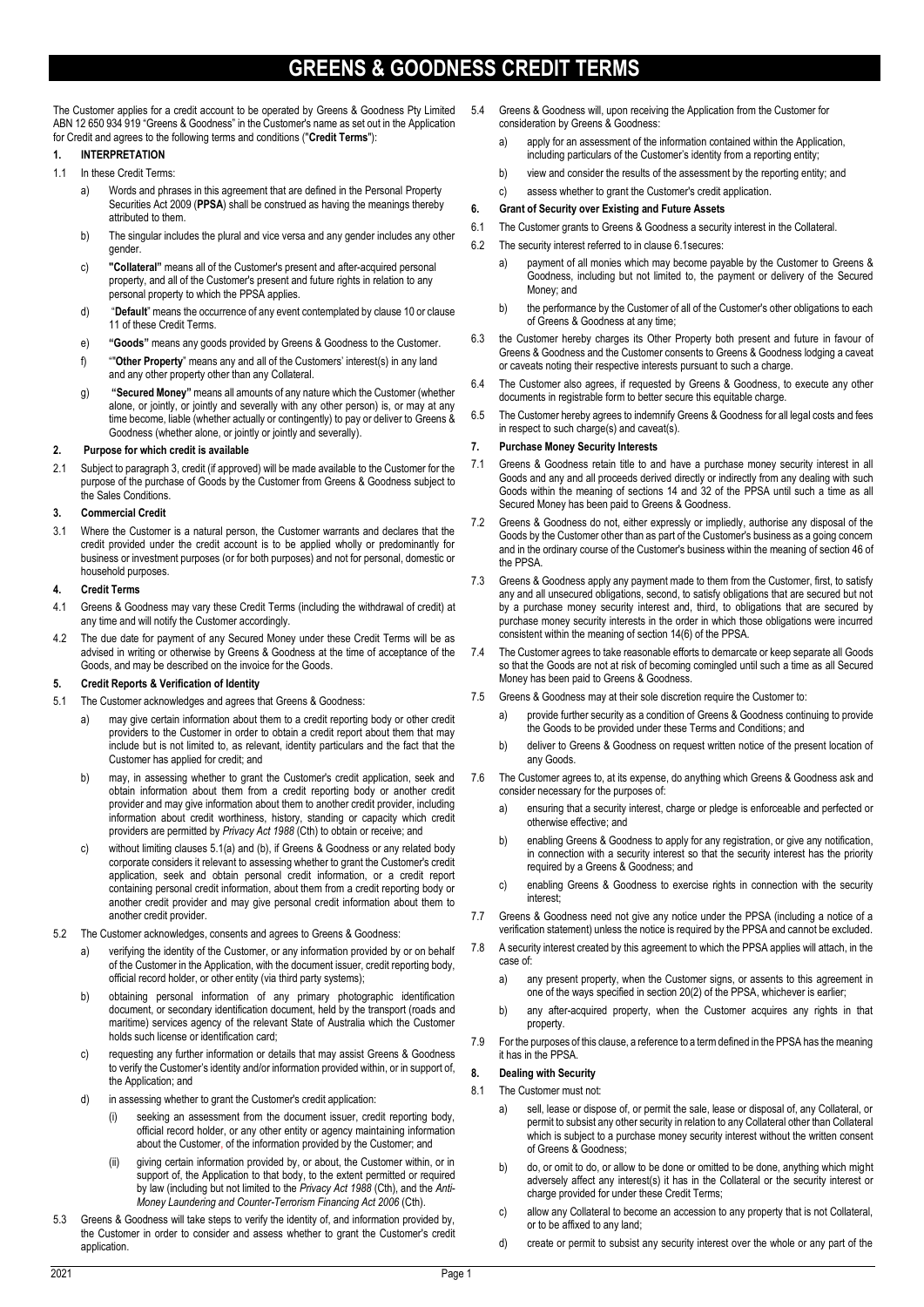# **GREENS & GOODNESS CREDIT TERMS (continued)**

Collateral, except:

- (i) a lien arising by operation of law and securing obligations that are not overdue;
- (ii) a purchase money security interest in any present or after-acquired Goods (which may extend to any Proceeds of those Goods) taken by the seller of those Goods as part of an ordinary trading transaction that is:
	- (I) created solely in the ordinary course of business on arm's length commercial terms and for proper value; and
	- (II) in respect of obligations that are not overdue; or
	- (III) in favour of Greens & Goodness;
- e) change its entity or trading name without first notifying Greens & Goodness of the new name not less than 14 days before the change takes effect;
- f) change its place of incorporation (if the Customer is a company) or relocate the principal place of business of the Customer outside Australia;
- g) move any of the Collateral outside Australia; or
- h) allow any accounts to be subject to any right of set-off or combination of accounts (other than rights that arise solely by operation of law).

#### **9. Covenants Relating to Collateral and Other Property**

- 9.1 The Customer covenants with Greens & Goodness that so long as any Secured Money remains outstanding:
	- a) it will not, either by one transaction or a series of transactions, whether related or not and whether over a period of time, dispose of or otherwise deal or agree to deal with any Collateral or Other Property other than in accordance with these Credit Terms;
	- b) it will not dispose of, lend, factor, subordinate, part with possession of or otherwise deal with any Collateral or Other Property, nor attempt or threaten to do any of those, other than:
		- (i) with the prior written consent of Greens & Goodness, or as permitted by this Agreement;
		- (ii) in the case of Collateral or Other Property that is inventory or money, in the ordinary course of, and for the purpose of carrying on, its ordinary business;
		- (iii) in the case of Collateral or Other Property that is accounts, to collect in and realise those accounts; or
		- (iv) in the case of equipment, to replace or renew any equipment (other than serial numbered Goods), in the ordinary course of its ordinary business and for at least equal value and without the creation of a purchase money security interest in such equipment;
	- c) it will promptly pay all Proceeds from any dealing with the Collateral or Other Property into its usual working current account with Greens & Goodness or such account as may from time to time be designated by Greens & Goodness for that purpose.

#### **10. Acceleration**

- 10.1 If any amount due and payable by the Customer:
	- a) under the Sales Conditions or Credit Terms; or
	- b) to any related body corporate of Greens & Goodness,

is not paid on or before the due date, all amounts actually or contingently owing under the Sales Conditions and Credit Terms, whether or not due and payable, become immediately due and payable to Greens & Goodness.

# **11. Breach**

- 11.1 If the Customer:
	- a) breaches the Credit Terms or Sales Conditions;
	- b) makes any false representation (whether by act or omission) in respect of the Customer's application for credit, including any false representation (whether by act or omission) in relation to the Customer's financial position; or
	- c) becomes subject to the provisions of paragraph 12 then, without limiting any other rights of Greens & Goodness,

Greens & Goodness may:

- a) terminate these Credit Terms; and/or
- b) refuse to supply any Goods to the Customer.

#### 12. **Receive**

- 12.1 Greens & Goodness may (whether or not they have exercised any other power) appoint any person or persons to be a Receiver of all or any of the Collateral:
	-
	- a) after a Default occurs; or<br>b) if the Customer requests if the Customer requests.
- 12.2 Greens & Goodness may remove any Receiver and may appoint a new Receiver in place of any Receiver who has been removed, retired or died.
- 12.3 In addition to, and without affecting, any other powers and authorities conferred on a Receiver (whether under the Corporations Act 2001 or at law or otherwise), a Receiver has the power to do all things in relation to the Collateral and the Customer's business as if the Receiver has absolute ownership of the Collateral and carried on the Customer's business for the Receiver's own benefit.
- 12.4 All amounts received by Greens & Goodness or any Receiver, whether in the exercise of that person's powers or otherwise, in relation to any Collateral will be applied in accordance with the provisions of the PPSA. All amounts received by Greens & Goodness or any Receiver, whether in the exercise of that person's powers or otherwise, in relation to any Other Property will (subject to the claims of all secured and unsecured creditors (if

any) ranking in priority over that Other Property) be applied:

- a) first, in payment of all expenses (including legal expenses on a full indemnity basis and all taxes thereon and the remuneration of the Receiver, but subject to any direction in respect thereof made by any court); and
- b) secondly, in payment to Greens & Goodness of the Secured Money.

# **13. Other Documentation**

- 13.1 The Customer expressly agrees and acknowledges that it is a condition of Greens & Goodness approving the Customer's application for credit that any supply of Goods by Greens & Goodness is subject only to the Sales Conditions. In no circumstances may the Customer introduce or attempt to introduce contractual terms governing such supply which are inconsistent with the Sales Conditions.
- 13.2 The parties hereby acknowledge that no representations or warranties have been made other than those expressly recorded in these Credit Terms and the Sales Conditions and that, in respect of these Credit Terms or any part including the transactions contemplated pursuant to this Agreement, no party has relied or will rely upon any representations or information, whether oral or written, previously provided to or discovered by it.

### **14. Agreement**

- 14.1 The Customer has read and agrees to the Credit Terms and warrants that all information provided by the Customer to Greens & Goodness is true, complete and correct. The Customer requests Greens & Goodness to accept this credit application and upon acceptance by Greens & Goodness the Customer agrees to be bound by these Credit Terms and the Sales Conditions.
- 14.2 Subject to any contrary intention expressed in writing, Greens & Goodness accept this credit application by conduct upon supplying any Goods to the Customer post-dating this credit application.

# **15. Governing Law**

15.1 Greens & Goodness and the Customer agree that these Credit Terms and Sales Conditions and any agreement for the supply of Goods by Greens & Goodness to the Customer is governed by the law of New South Wales and agree to submit to the nonexclusive jurisdiction of the Courts in New South Wales and any court hearing appeals from those Courts.

# **16. Waiver**

16.1 The non-exercise of or delay in exercising any power or right of a party does not operate as a waiver of that power or right, nor does any single exercise of a power or right preclude any other or further exercise of it or the exercise of any other power or right. A power or right may only be waived in writing, signed by the party to be bound by the waiver.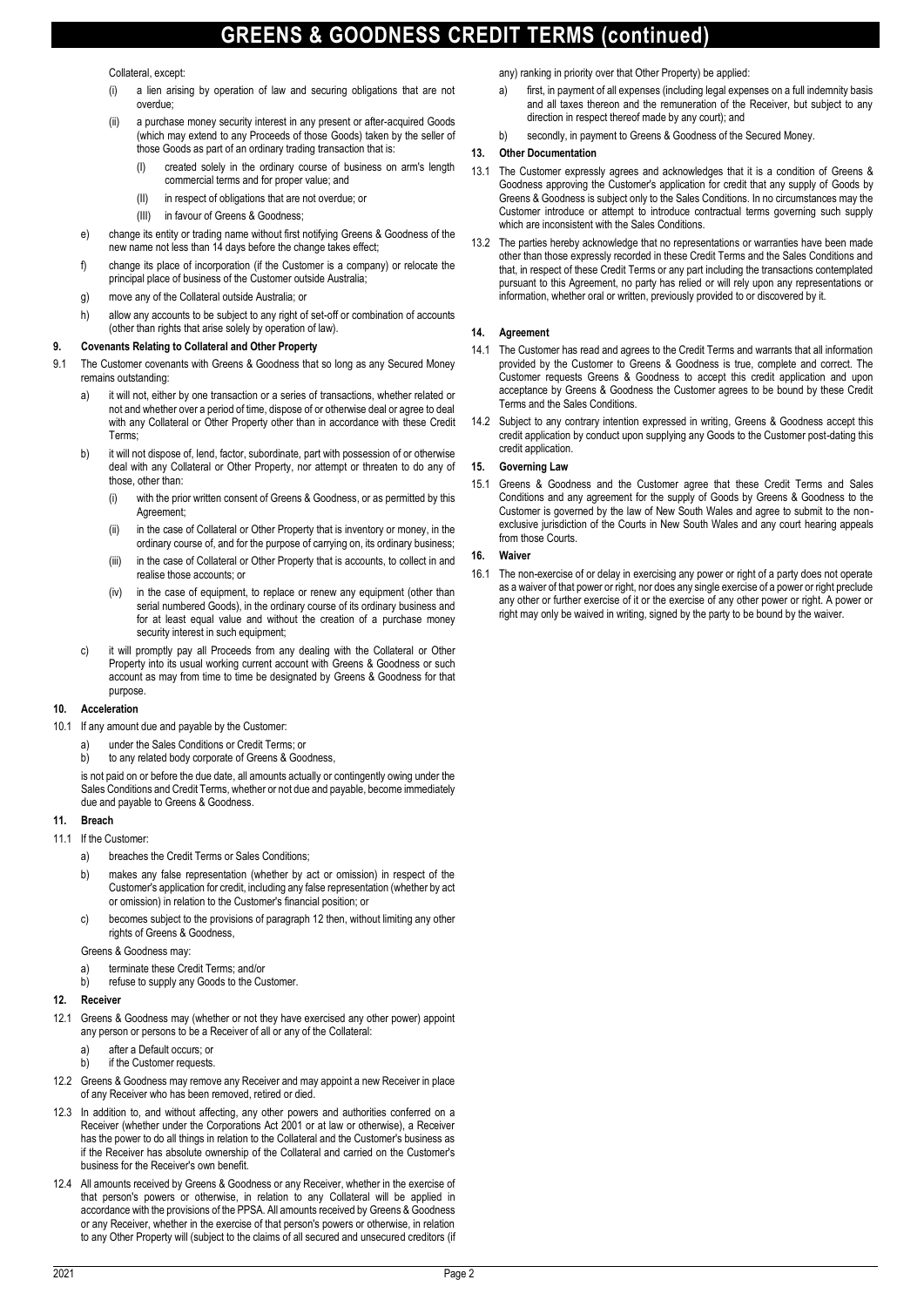# **GREENS & GOODNESS SALES CONDITIONS**

Greens & Goodness Pty Limited ABN 12 650 934 919 "Greens & Goodness" will supply Goods to the Customer on the following Sales Conditions unless otherwise notified or agreed to by Greens & Goodness in writing.

# **1. INTERPRETATION**

- 1.1 In these Sales Conditions:
	- a) The singular includes the plural and vice versa and any gender includes any other gender.
	- b) "**Containers**" means any containers, pallets, pallecons, crates or tanks used for the delivery of Goods, but excludes any cardboard packaging.
	- c) "**Customer**" means the purchaser of the Goods set out in the credit application to which these Sales Conditions are referred or, where there is no credit application, the purchaser of the Goods set out in the invoice.
	- d) "**Force Majeure Event**" means circumstances beyond the reasonable control of Greens & Goodness, including (without limitation) strikes, lock-outs, accidents, war, fire, flood, explosion, shortage of power, breakdown of plant or machinery, shortage of raw materials from normal source of supply, act of God or any order or direction of any government, government authority or instrumentality
	- e) "**FIS**" means free into the Customer's nominated store in state capital cities (excluding Darwin).
	- f) "**Goods**" means the Goods delivered by Greens & Goodness to the Customer.
	- g) "**GST**" means a tax, levy, duty, charge, or deduction together with any related additional tax, interest, penalty, fine or other charge imposed by or under the GST Act.
	- h) "**GST Act**" is a reference to A New Tax System (Goods and Services Tax) Act 1999 (Cth) as amended.
	- i) "**Interest Rate**" means a rate equal to 3% per annum above the indicator lending rate, for the time being, of Westpac Bank accruing and calculated on a daily basis until payment is made.
	- j) "**Invoice**" means the document which may be provided to the Customer on or after delivery of the Goods describing those Goods, their price and which may contain these Sales Conditions.
	- k) "**Laws**" means the common law and the laws of the Australian Commonwealth, State or Territory legislation.
	- l) "**Purchase Price**" means the price to be paid for the Goods as shown on the Invoice calculated by reference to Greens & Goodness' current price list for the Customer and such other terms as may be agreed by the Customer and Greens & Goodness from time to time subject to conditions 2.2. The Purchase Price is inclusive of GST.
	- m) "**Taxable Supply**" has the meaning given in the GST Act.

# **2. Price**

- 2.1 Unless otherwise agreed or required by law, the Purchase Price includes: any sales tax, GST, duty or other impost (other than income tax) on the sale of the Goods; delivery (if FIS); and standard packing for delivery.
- 2.2 Greens & Goodness may vary the price of the Goods at any time in its discretion but will use its reasonable endeavours to provide the Customer with prior written notice of any price increase.

# **3. Supply of Goods**

- 3.1 The Customer may order Goods from any of Greens & Goodness either in writing, by telephone, by electronic means or by such other method as the parties may agree from time to time.
- 3.2 An order for Goods constitutes an offer to purchase the Goods by the Customer subject to the Sales Conditions from any of Greens & Goodness. Each order must nominate a delivery point for the Goods.
- 3.3 Each of Greens & Goodness may at its absolute discretion decline any order either in whole or in part.
- 3.4 Greens & Goodness may from time to time at their absolute discretion vary the Sales Conditions and will notify the Customer accordingly.
- 3.5 The price of Goods comprised in an order is to be calculated by reference to Greens & Goodness' current price list and such other terms as may be agreed by the Customer and Greens & Goodness from time to time.
- 3.6 Acceptance of an order by Greens & Goodness takes effect on delivery (and not before) by Greens & Goodness of the subject Goods to the delivery point nominated in the order.
- 3.7 Greens & Goodness does not undertake to deliver the Goods comprised in an order on any particular date or at any particular time notwithstanding a request by the Customer contained in the order for the Goods.

# **4. Delivery**

- 4.1 Unless otherwise agreed, Greens & Goodness may select the method of delivery and the carrier and is not liable for any loss or damage of any kind whatsoever arising from late delivery.
- 4.2 The Customer acknowledges and agrees that time is not of the essence in relation to delivery and that even if the Goods are delivered after the requested date, where the Customer accepts the Goods it must pay for the Goods by the due date.

# **5. Payment Instalments**

# **Customer Name: ABN / ACN / ARBN:**

- 5.1 Greens & Goodness may deliver the Goods in instalments and the Customer must pay an amount for that instalment as notified by Greens & Goodness in the Invoice.
- 5.2 If Greens & Goodness fails to deliver any instalment the Customer must still accept and pay for the balance of the Goods delivered.
- 5.3 If the Customer fails to pay for any instalment Greens & Goodness may at their absolute discretion: refuse to deliver any further Goods until all amounts payable, whether due or not, are paid; or terminate the agreement for the supply of the Goods and recover damages.

# **6. Containers**

- 6.1 Containers owned by Greens & Goodness at all times remain the property of Greens & Goodness. Greens & Goodness retain the right of possession of any containers not owned by them. Property to the Containers does not pass to the Customer in any circumstances.
- 6.2 All Containers are delivered to the Customer at its risk and the Customer must ensure that the Containers are kept clean, not damaged, and are returned on request to Greens & Goodness, or such other person as Greens & Goodness may request, in good condition.
- Greens & Goodness will keep a record of the number and type of Containers delivered to the Customer (which the Customer agrees will be conclusive evidence of the number and type) and may charge the Customer for the replacement cost or such lesser amount determined by Greens & Goodness for each Container not returned or damaged by the Customer.
- 6.4 The Customer indemnifies Greens & Goodness against, and must pay Greens & Goodness on demand, the amount of all losses, liabilities and expenses arising out of or in connection with the possession or use of all Containers (delivered by Greens & Goodness) by the Customer. For the purpose of this indemnity, the Customer is deemed to be in possession of a Container from the time of delivery by Greens & Goodness until Greens & Goodness or the owner of the Container physically resumes possession.

# **7. Payment and Credit**

- 7.1 Subject to condition 7.2, the Customer must pay the Purchase Price for the Goods in advance of delivery.
- 7.2 If the Customer has the continuing credit approval of Greens & Goodness, the Customer must pay the Purchase Price in conformity with the Customer's Credit Terms into a bank account nominated by Greens & Goodness, unless otherwise agreed by Greens & Goodness.
- 7.3 If there is any dispute in relation to the Purchase Price, the Customer must notify Greens & Goodness of the reasons for the dispute within 48 hours of the date of the Invoice and must pay the undisputed amount of the Purchase Price in accordance with these sales conditions.
- 7.4 Greens & Goodness may set off any amount owed by Greens & Goodness to the Customer from any amount due by the Customer to Greens & Goodness.

# 7.5 **Non-Payment**

- 7.6 If payment is not made to Greens & Goodness when due, Greens & Goodness may:
	- a) withdraw any credit; and
	- b) not supply further Goods: and
	- c) charge interest on all amounts owing by the Customer to Greens & Goodness on a daily basis at the Interest Rate.
- 7.7 If payment is not made to Greens & Goodness when due the Customer will also pay to Greens & Goodness upon demand an amount equal to the amount of any additional GST that may become payable by Greens & Goodness as a result of the Customer's non-payment.
- 7.8 Should the Customer default in the payment of any monies due to Greens & Goodness, then the total of all monies due to Greens & Goodness by the Customer will immediately become due and payable. The Customer will pay or reimburse any expenses, costs or disbursements incurred or paid by all Greens & Goodness in recovering outstanding monies including bank charges administration costs, debt collection agency fees and commissions and solicitor's costs.

# **8. Goods and Services Tax**

- 8.1 In addition to any GST included in the Purchase Price of the Goods, the Customer must pay to Greens & Goodness on demand any GST payable in relation to any other Taxable Supplies which is subject to these conditions.
- 8.2 If any part of the Purchase Price is referable to both a Taxable Supply and anything that is not a Taxable Supply, the GST-exclusive portion of the Purchase Price will be determined by Greens & Goodness.
- 8.3 If Greens & Goodness determine on reasonable grounds that the amount of GST referable to any Taxable Supply which is subject to these conditions differs for any reason from the amount of GST included in the Purchase Price, the amount of GST payable by the Customer will be adjusted accordingly and recovered from the Customer or credited to the Customer's account as appropriate. Where Greens & Goodness have paid the difference between the two amounts to the Commissioner of Taxation, whether or not as part of a larger sum, no amount will be paid to the Customer under this clause unless Greens & Goodness are entitled to a refund or credit of such amount from the Commissioner of Taxation.

# **9. Right of Entry and Repossession**

9.1 The Customer must, without requiring prior statutory or PPSA notice, permit representatives of Greens & Goodness to enter any premises under the control of the Customer where the Goods are held, for the purpose of inspecting the premises and the Goods to check that the Customer is complying with these Sales Conditions.

# 9.2 If:

- a) the Customer fails to pay any of the Amount Due; or
- b) the Customer becomes or, in the reasonable opinion of Greens & Goodness, is in danger of becoming, insolvent or bankrupt, Greens & Goodness may retake possession of the Goods.
- c) If Greens & Goodness retake their possession of the Goods, Greens & Goodness may